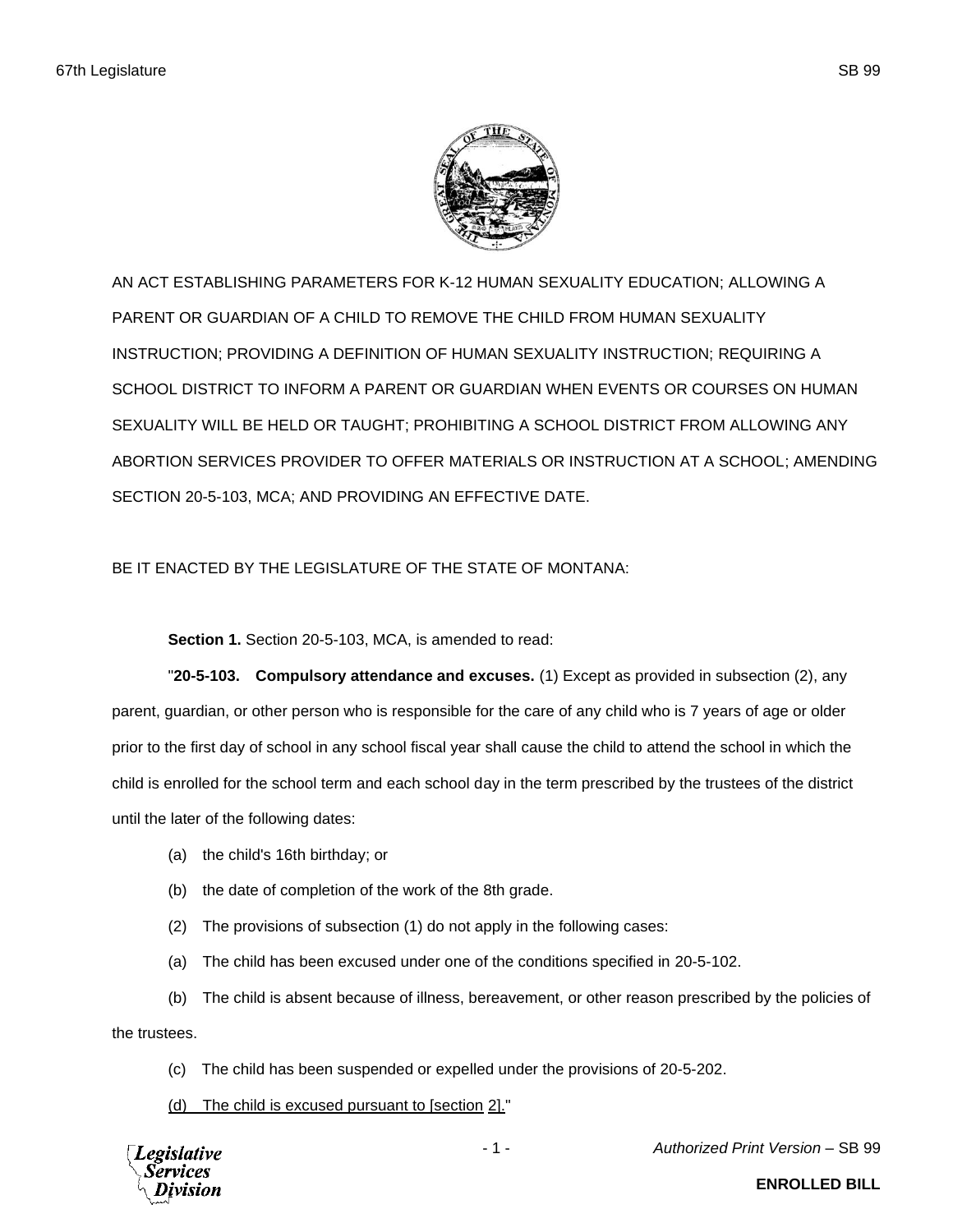## **Section 2. Excused absences from curriculum requirements -- notice -- prohibited activities.**

(1) A parent, guardian, or other person who is responsible for the care of a child may refuse to allow the child to attend or withdraw the child from a course of instruction, a class period, an assembly, an organized school function, or instruction provided by the district through its staff or guests invited at the request of the district regarding human sexuality instruction. The withdrawal or refusal to attend is an excused absence pursuant to 20-5-103.

(2) Any school implementing or maintaining a curriculum, providing materials, or holding an event or assembly at which the district provides human sexuality instruction, whether introduced by school educators, administrators, or officials or by guests invited at the request of the school, shall adopt a policy ensuring parental or guardian notification no less than 48 hours prior to holding an event or assembly or introducing materials for instructional use.

(3) A school district shall annually notify the parent or guardian of each student scheduled to be enrolled in human sexuality instruction in the district or school in advance of the instruction of:

(a) the basic content of the district's or school's human sexuality instruction intended to be taught to the student; and

(b) the parent's or guardian's right to withdraw the student from the district's or school's human sexuality instruction.

(4) A school district shall make all curriculum materials used in the district's or school's human sexuality instruction available for public inspection prior to the use of the materials in actual instruction.

(5) A school district or its personnel or agents may not permit a person, entity, or any affiliate or agent of the person or entity to offer, sponsor, or furnish in any manner any course materials or instruction relating to human sexuality or sexually transmitted diseases to its students or personnel if the person, entity, or any affiliate or agent of the person or entity is a provider of abortion services.

(6) For purposes of this section, "human sexuality instruction" means teaching or otherwise providing information about human sexuality, including intimate relationships, human sexual anatomy, sexual reproduction, sexually transmitted infections, sexual acts, sexual orientation, gender identity, abstinence, contraception, or reproductive rights and responsibilities.

**Legislative** Services

- 2 - *Authorized Print Version* – SB 99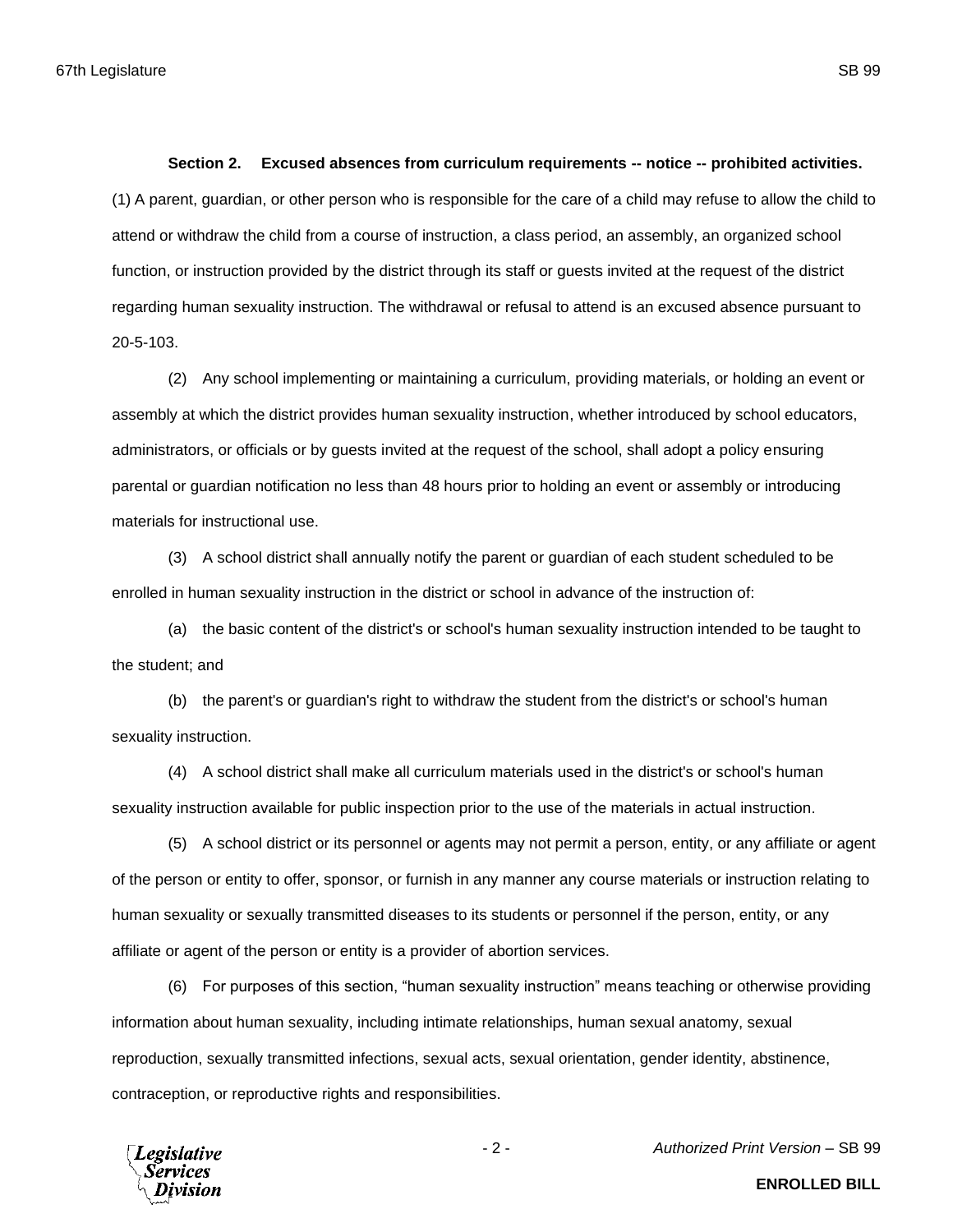**Section 3. Codification instruction.** [Section 2] is intended to be codified as an integral part of Title 20, chapter 7, and the provisions of Title 20, chapter 7, apply to [section 2].

**Section 4. Severability.** If a part of [this act] is invalid, all valid parts that are severable from the invalid part remain in effect. If a part of [this act] is invalid in one or more of its applications, the part remains in effect in all valid applications that are severable from the invalid applications.

**Section 5. Effective date.** [This act] is effective July 1, 2021.

- END -

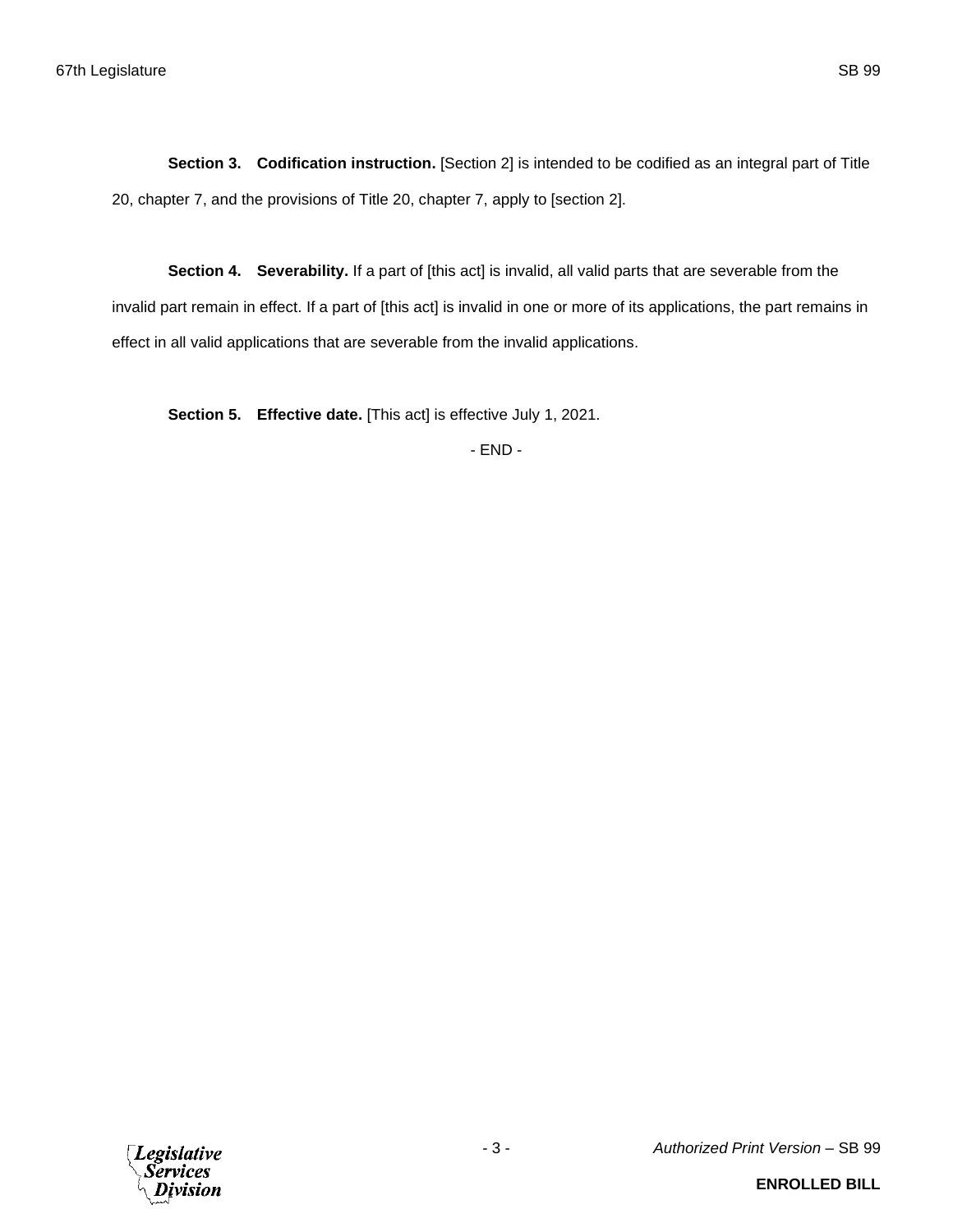I hereby certify that the within bill,

SB 99, originated in the Senate.

Secretary of the Senate

President of the Senate

| Signed this | ua     |
|-------------|--------|
|             |        |
| $\Omega$    | יניחכי |

\_\_\_\_\_\_\_\_\_\_\_\_\_\_\_\_\_\_\_\_\_\_\_\_\_\_\_\_\_\_\_\_\_\_\_\_\_\_\_\_\_\_\_

\_\_\_\_\_\_\_\_\_\_\_\_\_\_\_\_\_\_\_\_\_\_\_\_\_\_\_\_\_\_\_\_\_\_\_\_\_\_\_\_\_\_\_

Speaker of the House

| Signed this        |  |
|--------------------|--|
| $\mathsf{\Omega}'$ |  |

\_\_\_\_\_\_\_\_\_\_\_\_\_\_\_\_\_\_\_\_\_\_\_\_\_\_\_\_\_\_\_\_\_\_\_\_\_\_\_\_\_\_\_